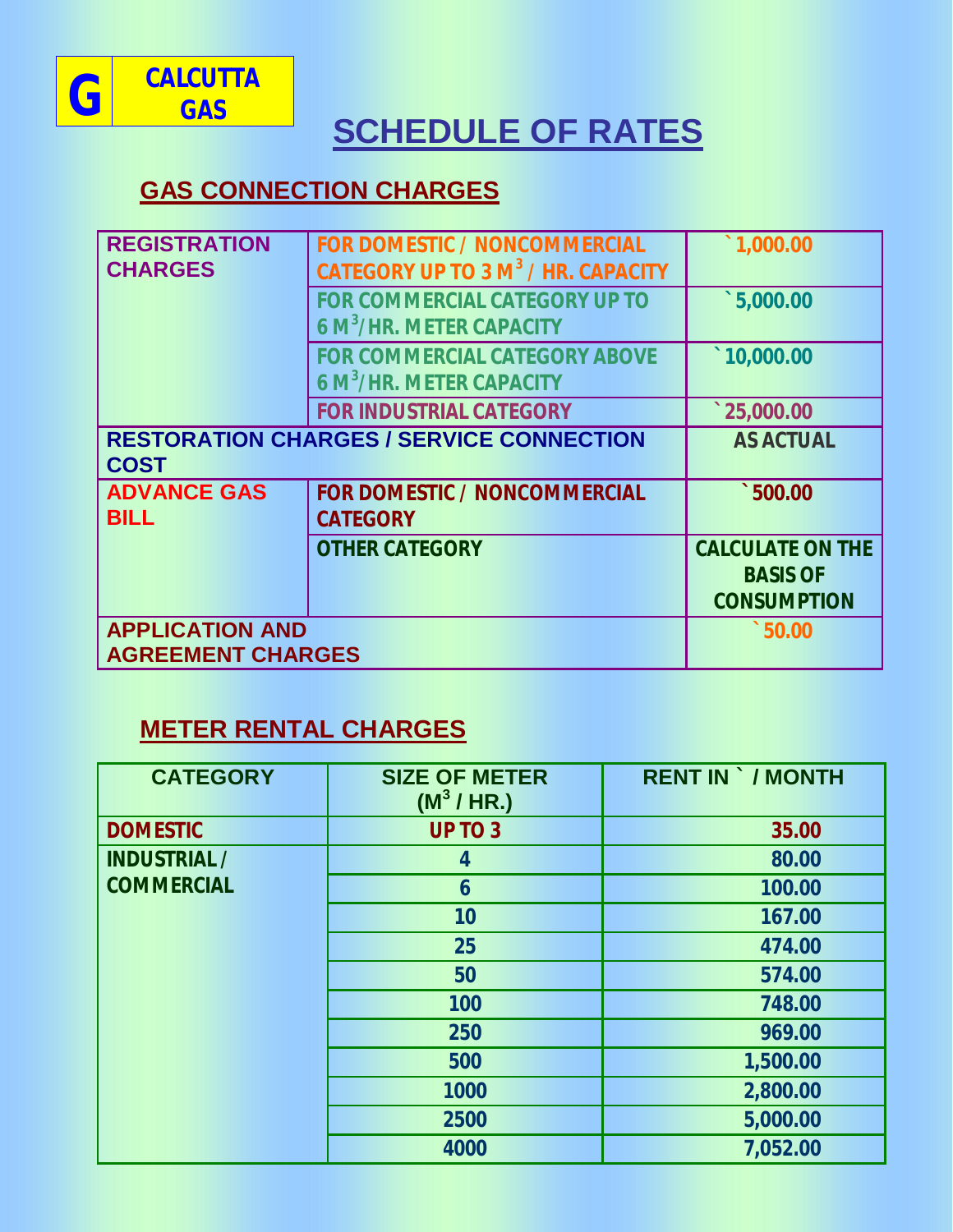

### **SECURITY DEPOSIT**

| <b>CATEGORY</b>                                                                                                     | <b>SIZE OF</b><br><b>METER</b><br>(M <sup>3</sup> /HR.) | <b>SECURITY</b><br><b>DEPOSIT FOR</b><br><b>METER</b><br><b>IN `/METER</b> | <b>SECURITY DEPOSIT</b><br><b>FOR METER</b><br><b>REGULATING STATION</b><br>IN MRS |
|---------------------------------------------------------------------------------------------------------------------|---------------------------------------------------------|----------------------------------------------------------------------------|------------------------------------------------------------------------------------|
| <b>DOMESTIC</b>                                                                                                     | 2.5                                                     | 2,325.00                                                                   | <b>NOT APPLICABLE</b>                                                              |
|                                                                                                                     | $\overline{\mathbf{3}}$                                 | 2,326.00                                                                   | <b>NOT APPLICABLE</b>                                                              |
| <b>INDUSTRIAL /</b><br><b>COMMERCIAL /</b><br><b>HOTELS /</b><br><b>RESTAURANTS/</b><br><b>INSTITUTIONS</b><br>ETC. | $\overline{4}$                                          | 3,222.00                                                                   | <b>NOT APPLICABLE</b>                                                              |
|                                                                                                                     | 6                                                       | 5,000.00                                                                   | <b>NOT APPLICABLE</b>                                                              |
|                                                                                                                     | 10                                                      | 15,000.00                                                                  | 17,511.00                                                                          |
|                                                                                                                     | 25                                                      | 37,000.00                                                                  | 47,098.00                                                                          |
|                                                                                                                     | 50                                                      | 82,650.00                                                                  | 1,08,150.00                                                                        |
|                                                                                                                     | 100                                                     | 1,07,650.00                                                                | 1,33,150.00                                                                        |
|                                                                                                                     | 250                                                     | 1,39,500.00                                                                | 1,75,250.00                                                                        |
|                                                                                                                     | 500                                                     | 1,88,000.00                                                                | 2,42,500.00                                                                        |
|                                                                                                                     | 1000                                                    | 3,38,000.00                                                                | 4,69,000.00                                                                        |
|                                                                                                                     | 2500                                                    | 10,00,000.00                                                               | 10,12,500.00                                                                       |
|                                                                                                                     | 4000                                                    | 12,50,000.00                                                               | 13,32,500.00                                                                       |

**Minimum Charges per Month: Domestic `100.00**

#### **Re-fixing Charges**

**Re-fixing Charges per Meter for Domestic use `1000.00 and for Commercial / Industrial / noncommercial use `2000.00 Subject to change by the company from time to time due to escalation of cost. If, however, underground work is involved, the actual cost is applicable.**

*After 5 years the case will be treated as new connection.*